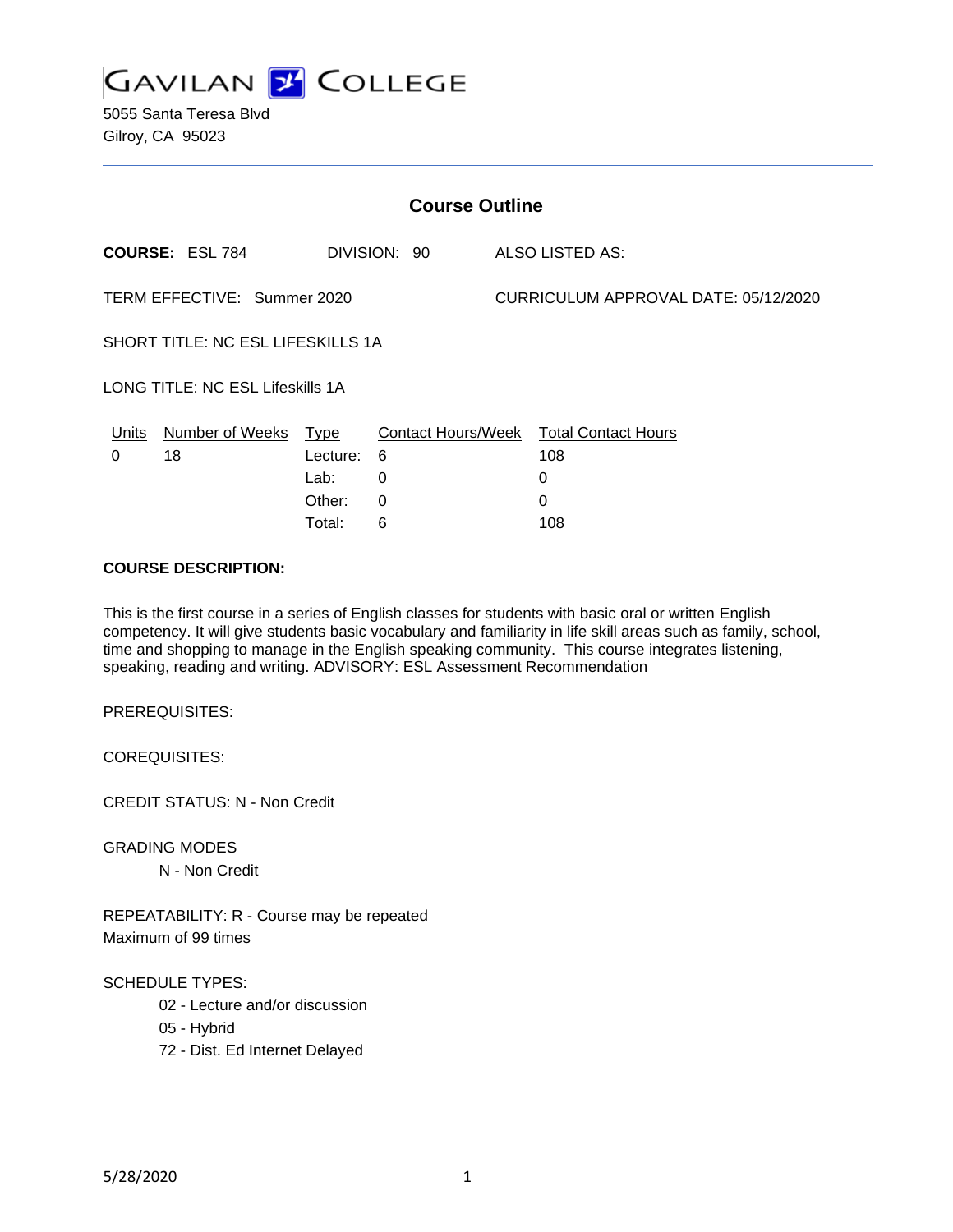### **STUDENT LEARNING OUTCOMES:**

By the end of this course, a student should:

1. Ask and answer simple questions about issues that affect people's daily lives (for example: personal information, family, school, time, weather, community, shopping).

2. Read and demonstrate a basic understanding of signs, maps and simple paragraphs within the context of the lifeskills topics covered.

3. Make affirmative and negative statements and questions, in oral and written form, using the simple present and present continuous tenses within the context of the lifeskills topics covered.

4. Apply thematic vocabulary and basic grammatical structures in real world situations.

### **CONTENT, STUDENT PERFORMANCE OBJECTIVES, OUT-OF-CLASS ASSIGNMENTS**

Curriculum Approval Date: 05/12/2020

20 Hours

Content: Personal Information: The student will begin by learning to use basic greetings, make introductions, and give personal

information (name, gender, age, marital status, address, phone number, country of origin, occupation, etc.). Classroom vocabulary will be introduced and reinforced to enable simple in-class

communication in English. Numbers and the English alphabet will be reviewed.

Student Performance Objectives (SPO): Students will be able to greet one another, introduce themselves and give personal

information, both orally and in written form. They will be able to use subject pronouns and the simple present form of "be" in spoken and written form.

16 Hours

Content: Family: The student will learn vocabulary related to the topic of the family, such as the names and relationships of family members. In talking about his/her family, the student will learn adjectives to better describe people. Communication will focus on being able to discuss his/her family.

Student Performance Objectives (SPO): Students will be able to name, identify and describe family members. They will be able to use the simple present of the verb BE, possessive adjectives, and

possessive nouns in spoken and written form.

16 Hours

Content: School: The student

will learn vocabulary related to the topic of school, such as the names of facilities, objects, furniture and activities done at school. Communication will focus on being able to describe activities

and places at school.

Student Performance Objectives (SPO): Students will be able to name school facilities, objects and furniture. They will be able to discuss school activities. They will also be

able to ask for and give directions at school using "there is/are" and prepositions of place.

8 Hours

Content: Time: The student will learn vocabulary related to the topic of time and will practice telling time. The student will learn to identify days, months, years, dates, and

holidays using cardinal and ordinal numbers. Communication will focus on being able to ask and answer questions about time in different contexts.

Student Performance Objectives (SPO): The students

will be able to use the simple present to tell time and give the date in English.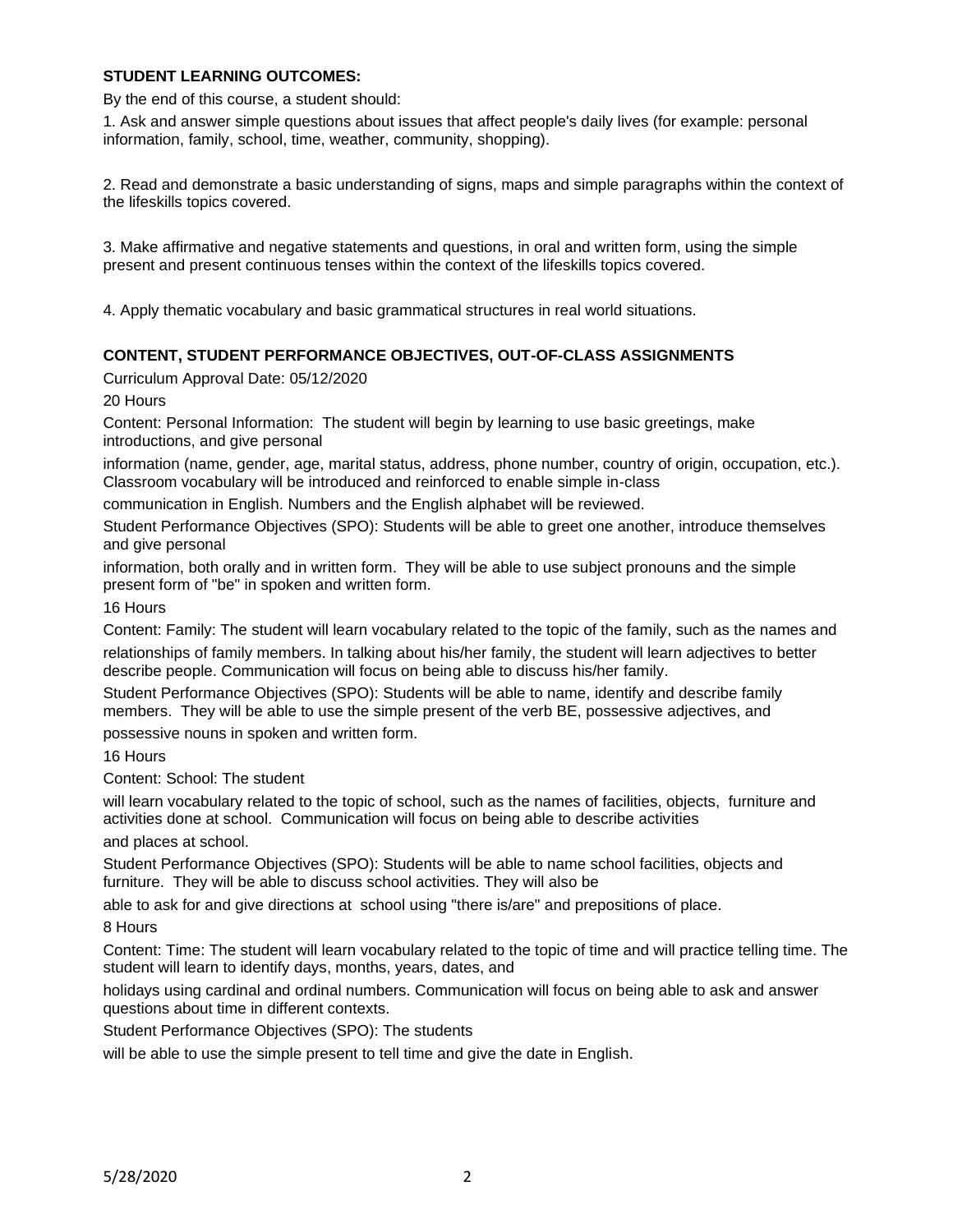8

**Hours** 

Content: Weather/Seasons: The student will learn vocabulary related to the topic of the weather and the seasons. The student will learn to ask about and describe the day's weather. He or she

will compare the weather of the four seasons. Communication will focus on being able to discuss the weather and seasons.

Student Performance Objectives (SPO): Students will be able to talk and write

about weather and the characteristics of each season using the simple present and present continuous. 16 Hours

Content: Community: The student will learn vocabulary related to the topic of community. The student will learn to name places and activities in the community. He

or she will learn to read traffic signs and learn map reading skills. Communication will focus on being able to ask and answer questions about places and activities in the community.

**Student** 

Performance Objectives (SPO): The students will be able to name and describe places and activities in the community using the simple present and present continuous in spoken and written form. They

will be able to ask for and give directions using prepositions of place. They will be able to read traffic signs and maps.

16 Hours

Content: Shopping: The student will learn vocabulary related to the topic of shopping, such as the names of articles of clothing and

adjectives to describe the size, color, and price of clothing. Communication will focus on asking and answering questions about clothing and shopping.

Student Performance Objectives (SPO): Students

will be able to talk about the size, color, and cost of clothing.

5 Hours

Content: Review vocabulary and grammatical structures.

Student Performance Objectives (SPO): Students will be able to carry on short conversations, read basic paragraphs and write simple sentences

using the thematic vocabulary and grammar introduced during the semester.

3 Hours

Final Exam

# **METHODS OF INSTRUCTION:**

Students are taught the English language through a variety of activities that include: conversations, role playing, dialogues, reading, writing practice, and dictation. All activities are based on thematic topics of immediate use for beginning-level students who need to get basic communicative competence in English. A few suggested methods are TPR (Total Physical Response), the Natural Approach, the Communicative Approach, Cooperative Learning, and Experiential Learning.

# **OUT OF CLASS ASSIGNMENTS:**

Required Outside Hours:

Assignment Description:

Written textbook assignments; assigned readings; oral practice; vocabulary memorization.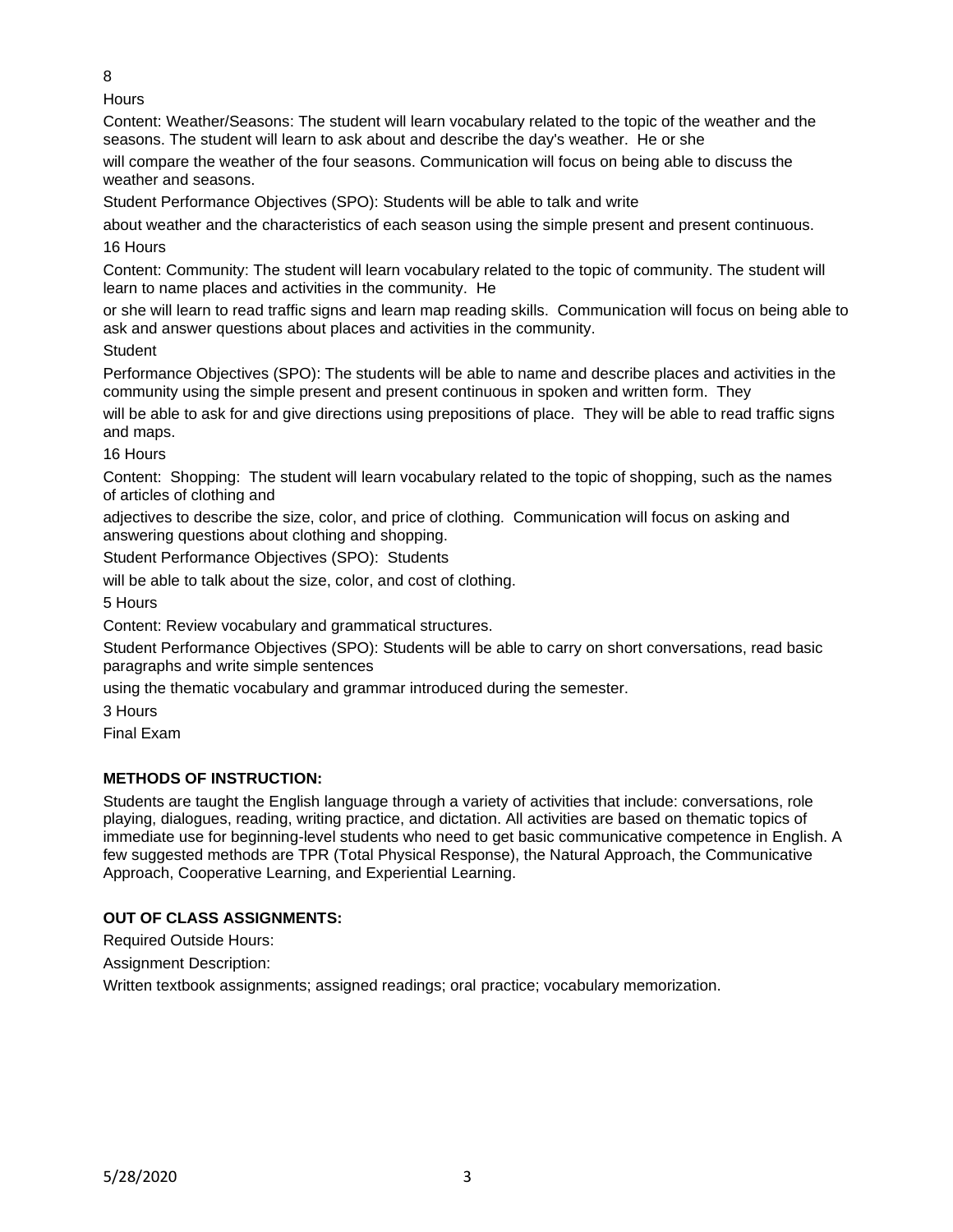# **METHODS OF EVALUATION:**

Writing assignments Percent of total grade: 5.00 % Writing Assignments: Percent range of total grade: 5 % to 10 % Written Homework Skill demonstrations Percent of total grade: 10.00 % Skill Demonstrations: Percent range of total grade: 10 % to 20 % Class Performance/s Objective examinations Percent of total grade: 85.00 % Objective examinations: Multiple Choice True/False Matching Item Completion Other: Short answer and oral interview

# **REPRESENTATIVE TEXTBOOKS:**

Recommended Representative Textbooks Johnson and Jenkins. Stand Out 1 (First Half). National Geographic,2016. Or other appropriate college level text. Reading Level of Text, Grade: Integrated ESL High Beginning Literacy (From the ESL CB 21 Rubric) Verified by: Nicole Cisneros